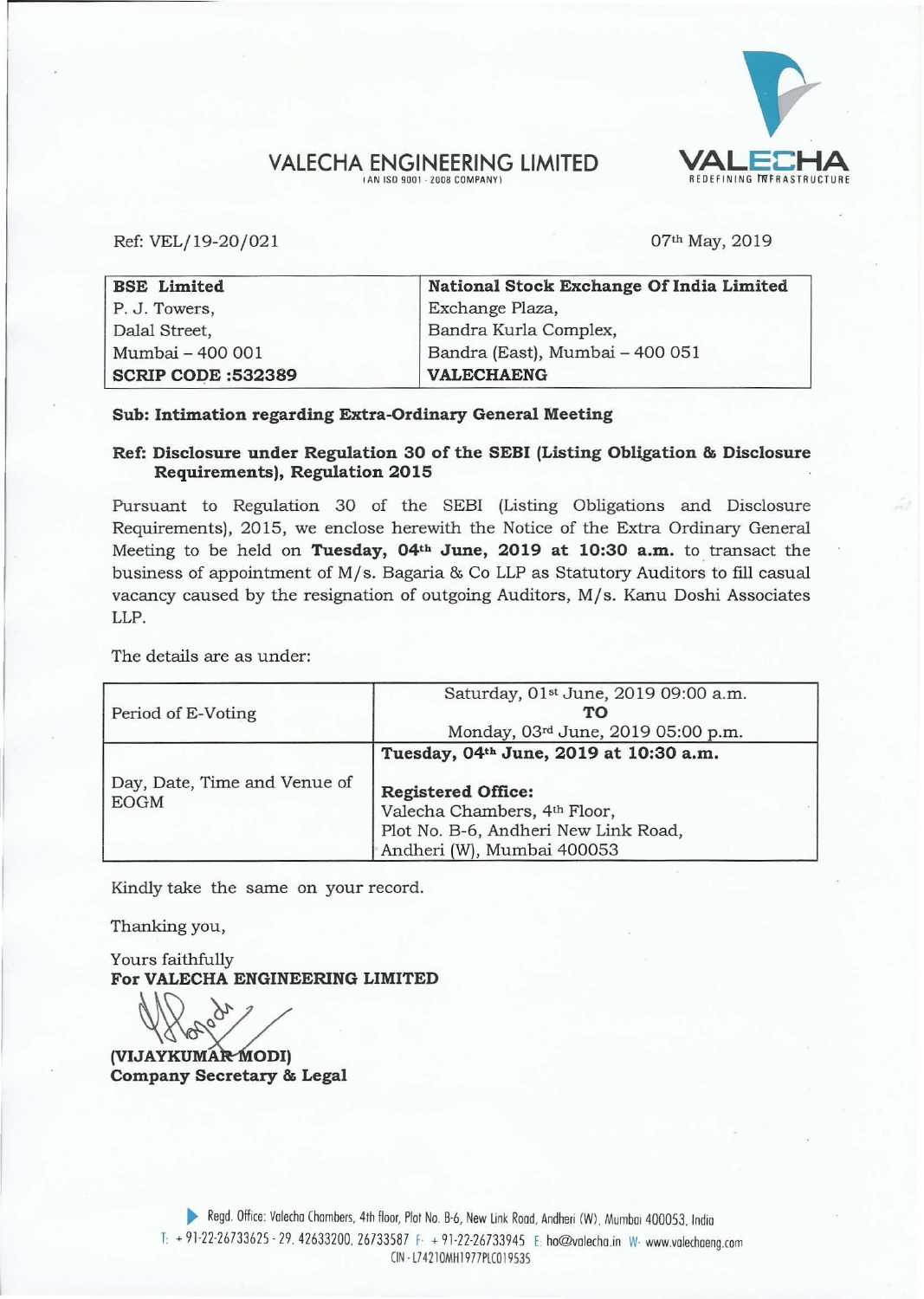

**CIN:** L74210MH1977PLC019535

Reg. Office: Valecha Chambers, 4<sup>th</sup> Floor, Plot No. B-6, Andheri New Link Road, Andheri (West), Mumbai 400 053 **Tel:** 022 4263 3200 **E-mail:** investor.relations@valecha.in **Website:** www.valechaeng.com

## **NOTICE**

Notice is hereby given that an Extra Ordinary General Meeting of the members of VALECHA ENGINEERING LIMITED will be held on **Tuesday, 04th June, 2019 at 10:30 a.m.** at the Registered Office of the Company to transact the following business:

#### **SPECIAL BUSINESS:**

To consider and if, thought fit, to pass, the following resolution as a **Special** Resolution**:**

#### **APPOINTMENT OF STATUTORY AUDITORS TO FILL CASUAL VACANCY**

"**RESOLVED THAT** pursuant to the provisions of Section 139(8) and other applicable provisions, if any, of the Companies Act, 2013 as amended from time to time or any other law for the time being in force (including any statutory modification or amendment thereto or re-enactment thereof for the time being in force), **Bagaria & Co, LLP**, Chartered Accountants, Mumbai (FRN: 113447W/W-100019) be and are hereby appointed as Statutory Auditors of the Company to fill the casual vacancy caused by the resignation of **M/s. Kanu Doshi Associates LLP,** Chartered Accountants, Mumbai.

**RESOLVED FURTHER THAT Bagaria & Co, LLP**, Chartered Accountants, Mumbai be and are hereby appointed as Statutory Auditors of the Company from this Extraordinary General Meeting and that they shall hold the office of the Statutory Auditors of the Company from the conclusion of this meeting until the conclusion of the next Annual General Meeting scheduled to be held in September, 2019 and that they shall conduct the Statutory Audit for the period ended 31<sup>st</sup> March, 2019 on such remuneration as may be fixed by the Board of Directors in consultation with them."

## **ANNEXURE TO NOTICE**

#### *Explanatory Statement as required under Section 102(1) of the Companies Act, 2013.*

M/s. Kanu Doshi Associates LLP, Chartered Accountants, Mumbai have tendered their resignation from the position of Statutory Auditors, resulting into a casual vacancy in the office of Statutory Auditors of the company as envisaged by section 139(8) of the Companies Act, 2013 ("Act"). The Casual vacancy caused by the resignation of auditors can only be filled up by the Company in general meeting. The Board proposes that M/s **Bagaria & Co, LLP**., Chartered Accountants, Mumbai, be appointed as the Statutory Auditors of the Company to fill the casual vacancy caused by the resignation of M/s. Kanu Doshi Associates., Chartered Accountants.

M/s **Bagaria & Co, LLP** Chartered Accountants, Mumbai, have conveyed their consent to be appointed as the Statutory Auditors of the Company along with a confirmation that, their appointment, if made by the members, would be within the limits prescribed under the Companies Act, 2013.

Your Directors recommend the resolution for approval of members. None of the Directors and Key Managerial Personnel of the Company or their relatives is concerned or interested in the proposed item no. 1 except to the extent of their shareholding.

> For and on behalf of the Board **FOR VALECHA ENGINEERING LIMITED**

> > **VIJAYKUMAR MODI COMPANY SECRETARY& LEGAL**

Place: Mumbai Date: 02<sup>nd</sup> May, 2019

#### **Registered Office:**

"Valecha Chambers" 4th Floor, Plot No. B-6, Andheri New Link Road, Andheri (West), Mumbai - 400 053

#### **NOTES:**

- **(A)** Explanatory Statement pursuant to Section 102(1) of the Companies Act, 2013 ("the Act"), relating to the Special Business to be transacted at the meeting is annexed hereto.
- **(B)** A MEMBER ENTITLED TO ATTEND AND VOTE IS ENTITLED TO APPOINT A PROXY TO ATTEND AND VOTE INSTEAD OF HIMSELF AND THE PROXY NEED NOT BE A MEMBER.

A person can act as proxy on behalf of members not exceeding 50 (fifty) and holding in the aggregate not more than 10 (ten) percent of the total share capital of the Company carrying voting rights. A member holding more than 10 (ten) percent of the total share capital of the Company carrying voting rights may appoint a single person as proxy and such person cannot act as a proxy for any other person or shareholder.

- **(C)** The instrument of proxy in order to be effective, should be deposited at the registered office of the Company, duly completed and signed, not less than **48 hours** before the commencement of the meeting. A proxy form is sent herewith. Proxies submitted on behalf of the Companies, Societies etc. must be supported by an appropriate resolution/authority, as applicable.
- **(D)** Corporate Members intending to send their authorized representatives to attend the EOGM pursuant to Section 113 of the Companies Act, 2013 are requested to send to the Company, at its Registered Office, a duly certified copy of the Board Resolution authorising their representative to attend and vote at the Extra Ordinary General Meeting not less than **48 hours** before the commencement of the meeting.
- **(E)** Members/proxies should bring their attendance slip duly filled in for attending the meeting. Members are also requested to bring their copy of the notice of the EOGM to the venue of the Extra Ordinary General Meeting.

#### **(F) E-VOTING**

(A) In terms of Section 108 of the Companies Act, 2013 read with Rule 20 of the Companies (Management and Administration) Rules, 2014, the Company has engaged the services of NSDL to provide the facility of remote electronic voting ('e-voting') in respect of the resolutions proposed at Extra Ordinary General Meeting.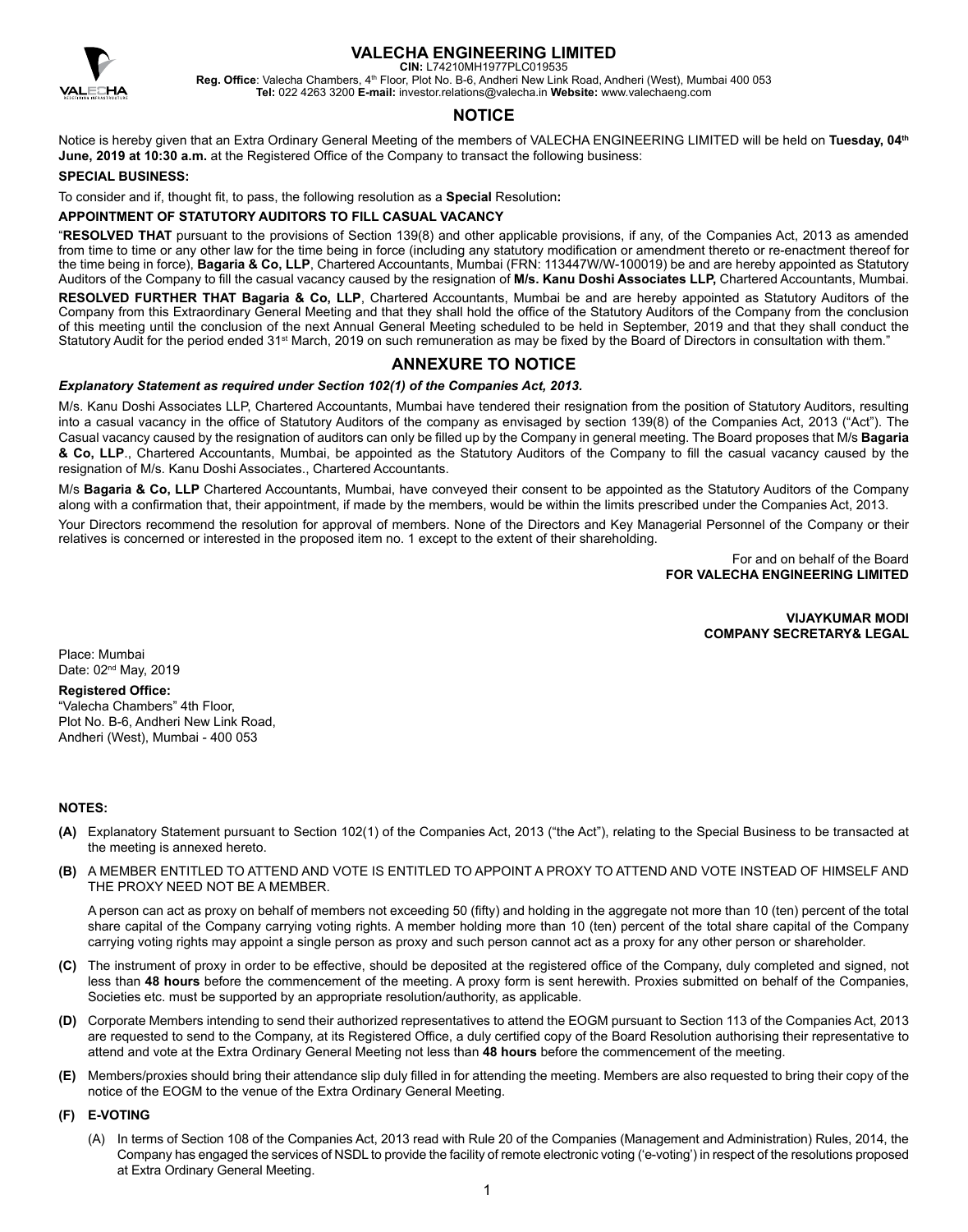(B) The period for remote e-voting starts at **9:00 a.m. on Saturday, 01st June, 2019** and ends at **5:00 p.m. on Monday, 03rd June, 2019**. Remote e-voting shall be disabled by NSDL at **5:00 p.m. on 03rd June, 2019.** During this period, shareholders of the company holding shares either in physical form or dematerialized form, as on the cut-off date **Tuesday, 28th May, 2019** may request for login ID and password and cast their vote electronically.

### **E-voting instructions:**

The procedure with respect to remote e-voting is provided below:-

#### **Step 1 : Log-in to NSDL e-Voting system at** https://www.evoting.nsdl.com/

- 1. Visit the e-Voting website of NSDL. Open web browser by typing the following URL: https://www.evoting.nsdl.com/ either on a Personal Computer or on a mobile.
- 2. Once the home page of e-Voting system is launched, click on the icon "Login" which is available under 'Shareholders' section.
- 3. A new screen will open. You will have to enter your User ID, your Password and a Verification Code as shown on the screen.

*Alternatively, if you are registered for NSDL eservices i.e. IDEAS, you can log-in at https://eservices.nsdl.com/ with your existing IDEAS login. Once you log-in to NSDL eservices after using your log-in credentials, click on e-Voting and you can proceed to Step 2 i.e. Cast your vote electronically.*

4. Your User ID details are given below :

| Manner of holding shares i.e. Demat (NSDL or CDSL) or Physical | Your User ID is:                                                                                                                                               |
|----------------------------------------------------------------|----------------------------------------------------------------------------------------------------------------------------------------------------------------|
| a) For Members who hold shares in demat account with NSDL.     | 8 Character DP ID followed by 8 Digit Client ID<br>For example if your DP ID is IN300*** and Client ID is 12****** then<br>your user ID is IN300***12******.   |
| b) For Members who hold shares in demat account with CDSL.     | 16 Digit Beneficiary ID<br>For example if your Beneficiary ID is 12************** then your user ID<br>is 12***************                                    |
| c) For Members holding shares in Physical Form.                | EVEN Number followed by Folio Number registered with the company<br>For example if folio number is 001*** and EVEN is 109367 then user<br>  ID is 109637001*** |

- 5. Your password details are given below:
	- (a) If you are already registered for e-Voting, then you can user your existing password to login and cast your vote.
	- (b) If you are using NSDL e-Voting system for the first time, you will need to retrieve the 'initial password' which was communicated to you. Once you retrieve your 'initial password', you need to enter the 'initial password' and the system will force you to change your password.
	- (c) How to retrieve your 'initial password'?
		- (i) If your email ID is registered in your demat account or with the company, your 'initial password' is communicated to you on your email ID. Trace the email sent to you from NSDL from your mailbox. Open the email and open the attachment i.e. a .pdf file. Open the .pdf file. The password to open the .pdf file is your 8 digit client ID for NSDL account, last 8 digits of client ID for CDSL account or folio number for shares held in physical form. The .pdf file contains your 'User ID' and your 'initial password'.
		- If your email ID is not registered, your 'initial password' is communicated to you on your postal address.
- 6. If you are unable to retrieve or have not received the " Initial password" or have forgotten your password:
	- a) Click on "**Forgot User Details/Password**?"(If you are holding shares in your demat account with NSDL or CDSL) option available on www. evoting.nsdl.com.
	- **b)** Physical User Reset Password?" (If you are holding shares in physical mode) option available on www.evoting.nsdl.com.
	- c) If you are still unable to get the password by aforesaid two options, you can send a request at evoting@nsdl.co.in mentioning your demat account number/folio number, your PAN, your name and your registered address.
- 7. After entering your password, tick on Agree to "Terms and Conditions" by selecting on the check box.
- 8. Now, you will have to click on "Login" button.
- 9. After you click on the "Login" button, Home page of e-Voting will open.

#### **Step 2 : Cast your vote electronically on NSDL e-Voting system.**

- 1. After successful Login at Step 1, you will be able to see the homepage of e-Voting. Click on e-Voting, Then, click on Active E-voting Cycles
- 2. After clicking on Active e-Voting Cycles, you will be able to see all the companies "EVEN" in which you are holding shares and whose voting cycle is in active status.
- 3. Select "EVEN" of the Company for which you wish to cast your vote
- 4. Now you are ready for e-Voting as the Voting page opens.
- 5. Cast your vote by selecting appropriate options i.e. assent or dissent, verify/modify the number of shares for which you wish to cast your vote and click on "Submit" and also "Confirm" when prompted
- 6. Upon confirmation, the message, "Vote cast successfully" will be displayed
- 7. You can also take a print out of the votes cast by you by clicking the print option on the confirmation page
- 8. Once you confirm your vote on the resolution, you will not be allowed to modify your vote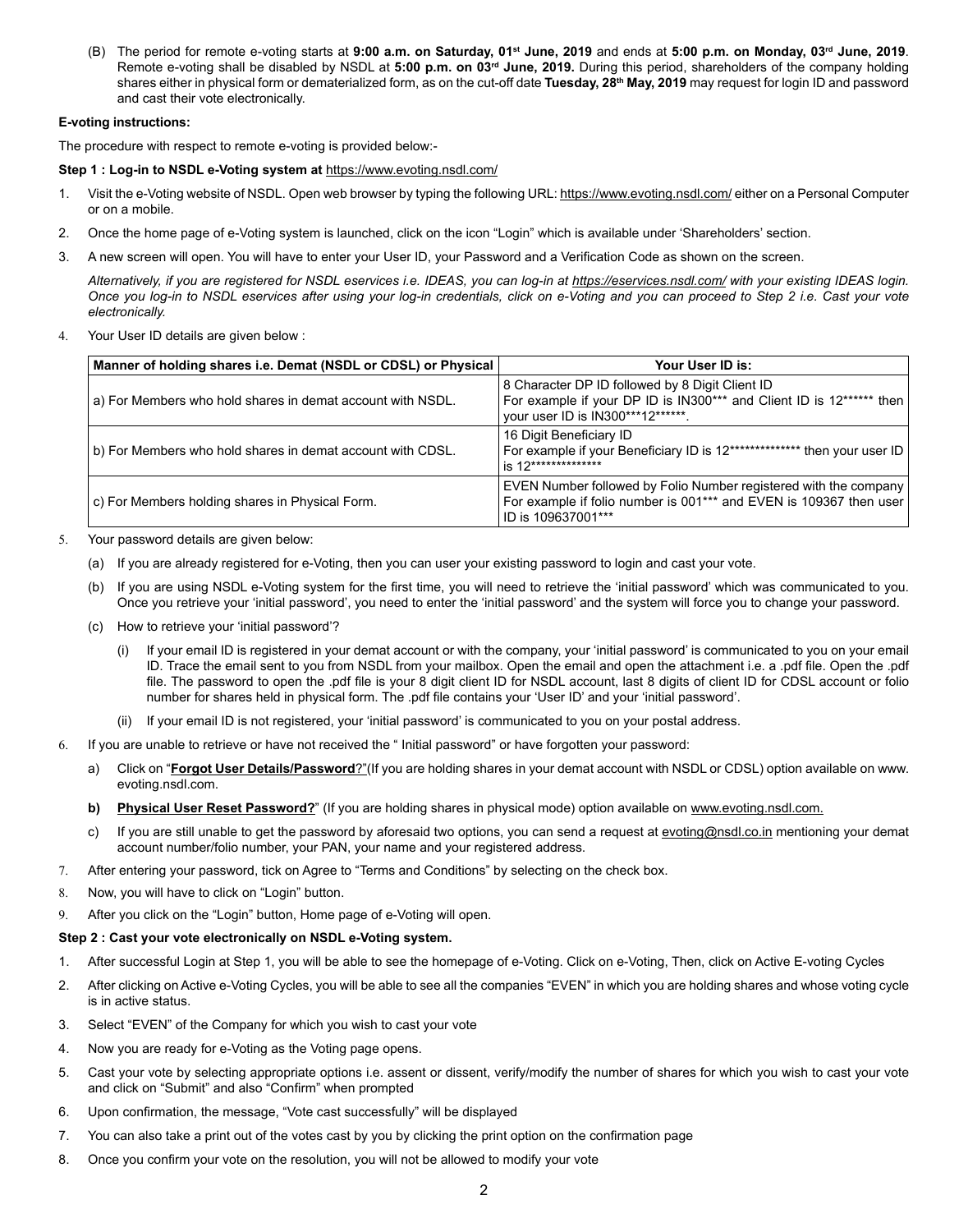#### **General Guidelines for shareholders**

- 1 Institutional shareholders (i.e. other than individuals, HUF, NRI etc.) are required to send scanned copy (PDF/JPG Format) of the relevant Board Resolution/ Authority letter etc. with attested specimen signature of the duly authorized signatory(ies) who are authorized to vote, to the Scrutinizer by e-mail to mail@raginichokshi.com with a copy marked to evoting@nsdl.co.in.
- 2 It is strongly recommended not to share your password with any other person and take utmost care to keep your password confidential. Login to the e-voting website will be disabled upon five unsuccessful attempts to key in the correct password. In such an event, you will need to go through the "Forgot User Details/Password?" or "Physical User Reset Password?" option available on www.evoting.nsdl.com to reset the password.
- 3 In case of any queries, you may refer the Frequently Asked Questions (FAQs) for Shareholders and e-voting user manual for Shareholders available at the download section of www.evoting.nsdl.com or call on toll free no.: 1800-222-990 or send a request at evoting@nsdl.co.in
- **(G)** The facility for voting, either through electronic voting system or ballot or polling paper shall also be made available at the meeting and Members attending the meeting who have not already cast their vote by remote e-voting or by ballot form shall be able to exercise their right at the meeting.
- **(H)** Members can opt for only one mode of voting i.e., either by Ballot Form or e-voting. In case Members cast their votes through both the modes, voting done by e-voting shall prevail and votes cast through Ballot Form shall be treated as invalid.
- **(I)** In case a Member is desirous of obtaining a duplicate Ballot Form, he may send an e-mail to **investor.relations@valecha.in** by mentioning their Folio / DP ID and Client ID No. However, the duly completed Ballot Form should reach the Scrutinizer, M/s. Ragini Chokshi & Co., Practicing Company Secretary (Membership No.2390) at registered office of the Company not later than **Monday, 03rd June, 2019** (5.00 p.m. IST). Ballot Form received after this date will be treated as invalid.
- **(J)** General Information
	- (a) Every Client ID No./Folio No. shall have one e-vote, irrespective of the number of joint holders.
	- (b) Voting rights shall be reckoned on the paid-up value of shares registered in the name of the Member as on **Tuesday, 28th May, 2019,** the cut-off date.
	- (c) E-voting right cannot be exercised by a proxy.
	- (d) M/s. Ragini Chokshi & Co., Practicing Company Secretary (Membership no.2390) has been appointed as a scrutinizer to scrutinize the e-voting process in a fair and transparent manner.
	- (e) The Scrutinizer shall, within a period of not exceeding three working days from the conclusion of the e-voting period, unblock the votes in the presence of at least two witnesses, not in the employment of the Company and make a Scrutinizer's Report of the votes cast in favour of or against, if any, forthwith to the Chairman of the Company.
	- (f) The results declared along with the Scrutinizer's Report shall be placed on the website of the Company www.valechaeng.com and on the NSDL website https://www.evoting.nsdl.com within two working days of the passing of the resolution at the EOGM to be held on **4th June, 2019** and also communicated to BSE Ltd. (BSE) and National Stock Exchange of India Ltd. (NSE).

For and on Behalf of the Board **For VALECHA ENGINEERING LIMITED**

> **VIJAYKUMAR MODI COMPANY SECRETARY & LEGAL**

**Place:** Mumbai **Date:** 02nd May, 2019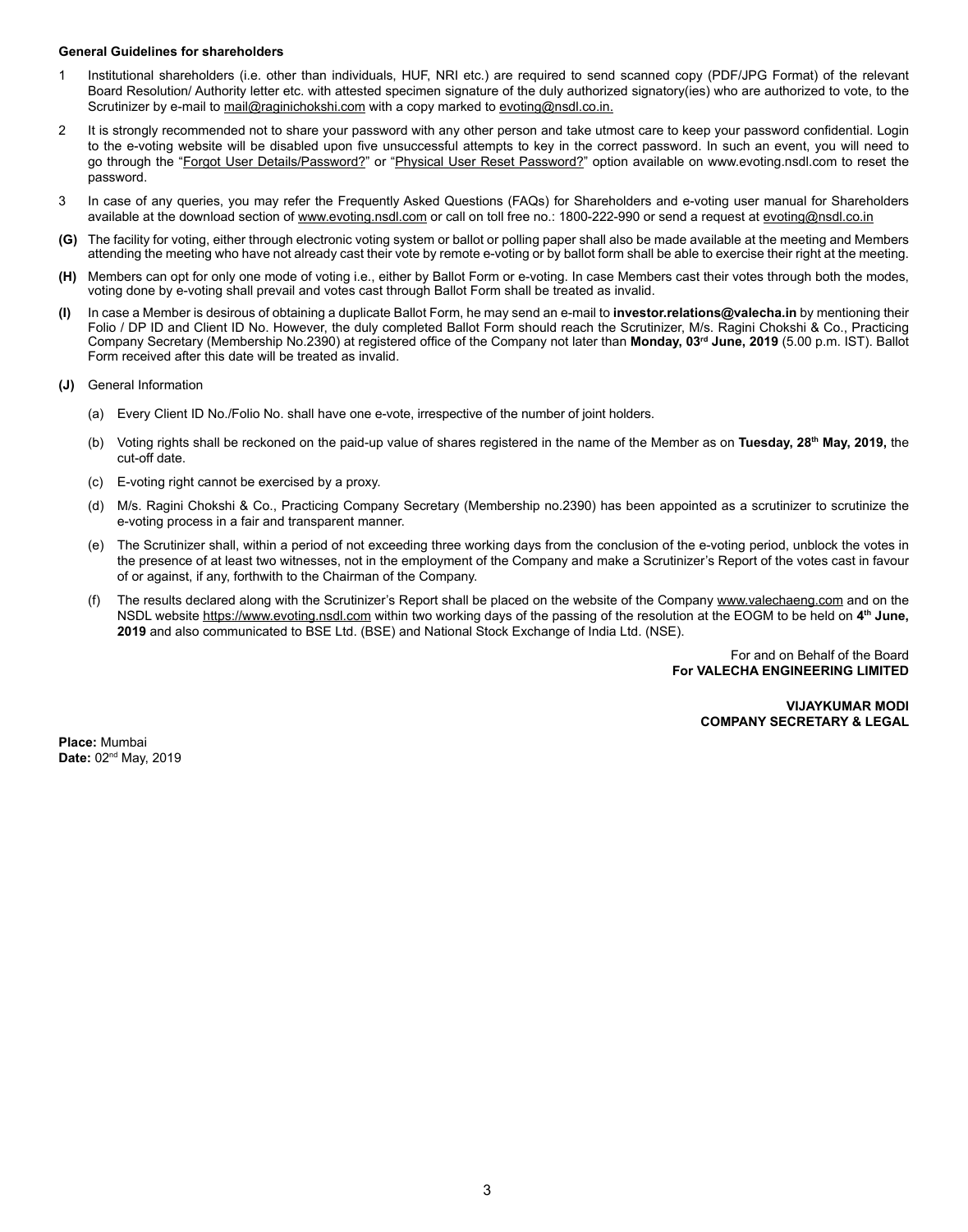

**CIN:** L74210MH1977PLC019535

**Reg. Office**: Valecha Chambers, 4th Floor, Plot No. B-6, Andheri New Link Road, Andheri (West), Mumbai 400 053 **Tel:** 022 4263 3200 **E-mail:** investor.relations@valecha.in **Website:** www.valechaeng.com

# **PROXY FORM / FORM MGT-11**

|                           | [Pursuant to Section 105(6) of the Companies Act, 2013 and Rule 19(3) of the Companies (Management and Administration) Rules, 2014] |  |
|---------------------------|-------------------------------------------------------------------------------------------------------------------------------------|--|
| Name of Members           |                                                                                                                                     |  |
| <b>Registered Address</b> |                                                                                                                                     |  |
| Email ID:                 |                                                                                                                                     |  |
| Folio No/ DP ID-Client ID |                                                                                                                                     |  |
|                           |                                                                                                                                     |  |
| (1)                       |                                                                                                                                     |  |
|                           |                                                                                                                                     |  |
| (2)                       |                                                                                                                                     |  |
|                           |                                                                                                                                     |  |
| (3)                       |                                                                                                                                     |  |
|                           |                                                                                                                                     |  |

and whose signature(s) are appended below as my/our proxy to attend and vote (on a poll) for me/us and on my/our behalf at the Extra Ordinary General Meeting of the Company, to be held on Tuesday, 4<sup>th</sup> June, 2019 at 10:30 a.m. at Valecha Chambers, 4<sup>th</sup> Floor, Plot No. B-6, Andheri New Link Road, Andheri (W), Mumbai 400053 and at any adjournment thereof in respect of such resolutions as are indicated below:

I wish my above Proxy to vote in the manner as indicated in the box below:

| Sr. No. | <b>Particulars</b>                                       | For | Against |
|---------|----------------------------------------------------------|-----|---------|
|         | Appointment of Statutory Auditors to fill casual vacancy |     |         |

Affix Revenue Stamp

**Note:**

1. This form of proxy in order to be effective should be duly completed and deposited at the Registered Office of the Company, not less than 48 hours before the commencement of the Meeting.

## **ATTENDANCE SLIP**

PLEASE FILL ATTENDANCE SLIP AND HAND IT OVER AT THE ENTRANCE OF THE MEETING HALL

Joint Shareholders may obtain additional Slip at the venue of the meeting

| Folio/DP ID & Client ID          |           |  |
|----------------------------------|-----------|--|
| I Name and Address of the Member | Signature |  |
| Name of the Proxy Holder         | Signature |  |

1. Only Member/Proxy Holder can attend the Meeting

2. Member/Proxy Holder should bring his/her copy of the Annual Report for reference at the Meeting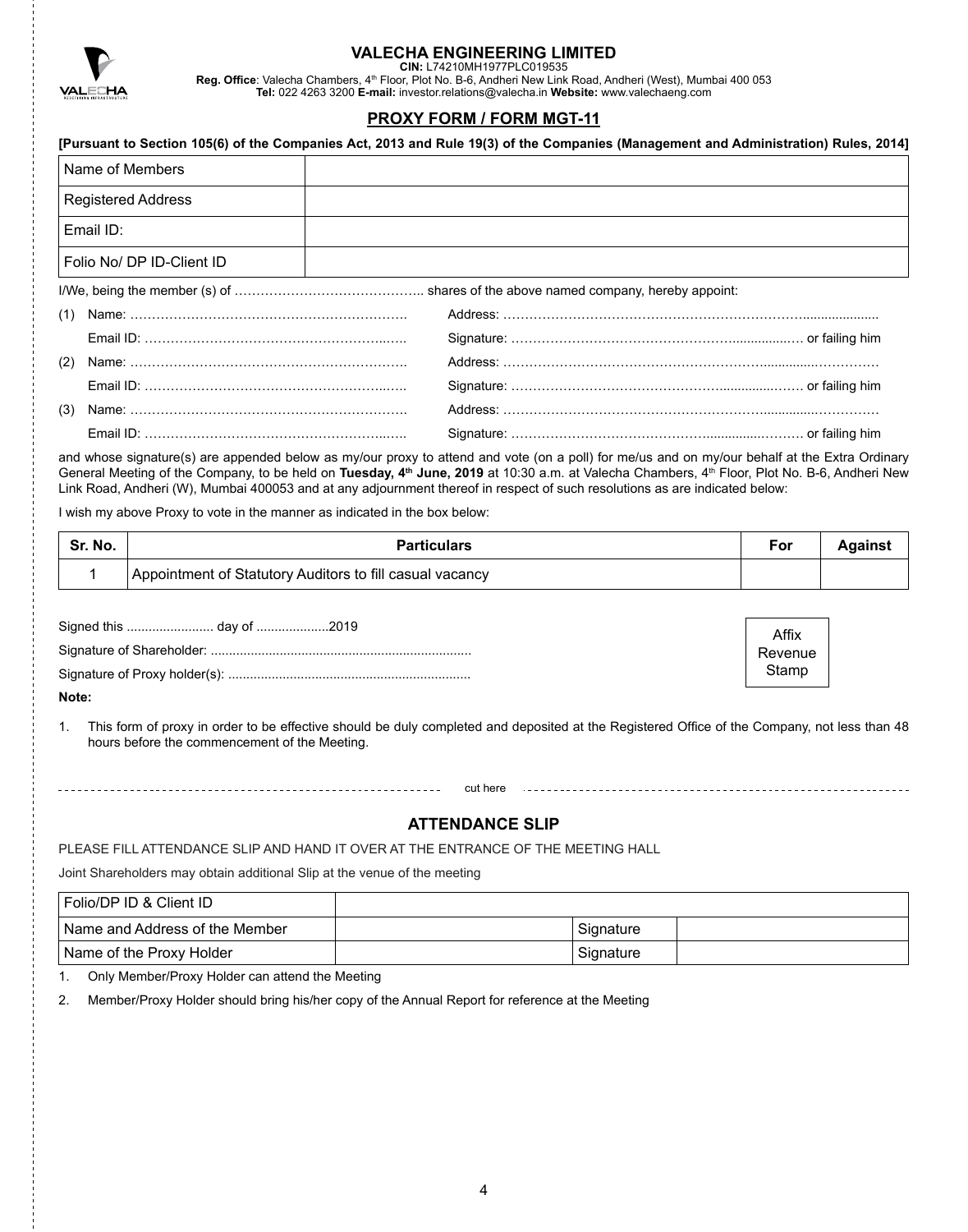

**CIN:** L74210MH1977PLC019535

**Reg. Office**: Valecha Chambers, 4th Floor, Plot No. B-6, Andheri New Link Road, Andheri (West), Mumbai 400 053 **Tel:** 022 4263 3200 **E-mail:** investor.relations@valecha.in **Website:** www.valechaeng.com

## **BALLOT PAPER**

**[Pursuant to Section 109(5) of the Companies Act, 2013 and Rule 21(1)(c) of the Companies (Management and Administration) Rules, 2014]**

- 1. Name and Registered address of the sole/first named member:
- 2. Name(s) of the Joint holder (if any):
- 3. Registered Folio No./ DP ID No. and client ID No.:
- 4. Number of share(s) held:
- 5. EVEN (Electronic Voting Event Number) :
- 6. User ID:
- 7. Password:

**I hereby exercise my/our vote(s) in respect of the Resolutions set out in the Notice of the Extra Ordinary General Meeting of the Company to be held on Tuesday, 04th June, 2019, by sending my/our assent or dissent to the said resolution in the following manner:**

| Sr.<br>No. | <b>Particulars</b>                                       | For | <b>Against</b> |
|------------|----------------------------------------------------------|-----|----------------|
|            | Appointment of Statutory Auditors to fill casual vacancy |     |                |

\* Please put a tick mark (v) in appropriate column against the resolution indicated above. In case of member/ proxy wishes his/ her vote to be used differently, he/she should indicate the number of shares under the columns 'For', 'Against'

Place:

Date: Signature of Member